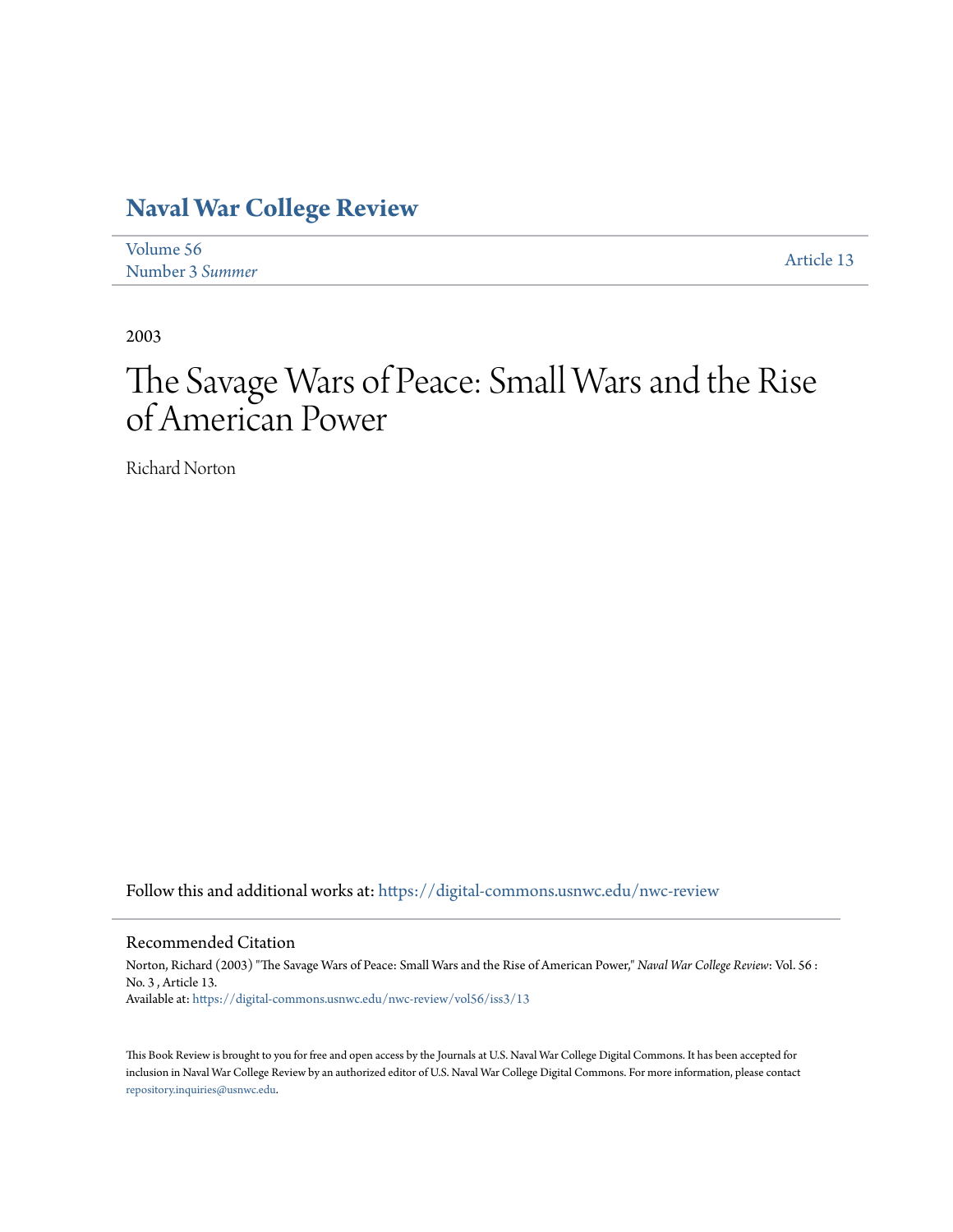The voucher program failed largely because of government corruption, which led to a loss of public support.

This book is insightful but incomplete. Orenstein's arguments are concise and persuasive, but he only examines two cases that neatly support his argument. Hungary would have been an excellent additional test, as would have the fledgling economies of the Balkans, where the process of democratization is affected even more directly by domestic and international constraints.

With possible entry into the European Union just around the corner for most of Central and Eastern Europe, the United States and Europe must look carefully at these practical experiments in democratic and economic liberalization. With democracies emerging in Southeast Asia and perhaps the Middle East, it is important to develop and test models of economic reform to see what works and how best to implement them in democratizing countries.

EDWARD WAGNER *Watson Institute Brown University*



Boot, Max. *The Savage Wars of Peace: Small Wars and the Rise of American Power.* New York: Basic Books, 2002. 428pp. \$30

If the story of the military history of the United States could somehow be presented in a single museum, the most grand and widely visited halls would be those dedicated to the American Revolution, the Civil War, and World War II. Less visited, but still of interest, would be much smaller exhibits devoted to World War I, Korea, Vietnam, and DESERT STORM. Conflicts such as

the War of 1812 and the war with Mexico might rate a single dusty showcase in some obscure corner. Tucked out of sight, rarely seen, and all but forgotten would be cabinets, crates, and cartons packed with the jumbled stories of bush wars, expeditions, occupations, pacifications, and reprisals—the often sanguinary and surprising "small wars" of the U.S. military experience.

Reporter and *Wall Street Journal* editor Max Boot provides us with a longoverdue survey of the all too often slighted and neglected realm of these lesser conflicts. His work is of necessity an overview, but it is eminently readable and entertaining. Along the way, Boot reminds us that the conduct of these small conflicts is as much an "American way of war" as that which mobilizes and employs mass citizenarmies in protracted combat. Finally, and perhaps most importantly, Boot suggests that many of the lessons learned from these small wars may be applied to the security dilemmas of today.

This work deserves praise on several levels. To begin with, Boot has rescued the history of these conflicts from a regrettable level of obscurity (as far as the general reading public is concerned). As the merits and limitations of the United States taking on the role of an imperial police force are increasingly debated, it is useful to recall that this is not the first time America has attempted to do so. The author has the courage to suggest that under certain conditions, imperial police forces may provide a much higher quality of life for indigenous people than would otherwise be possible. Boot notes that Haiti's greatest period of prosperity arguably occurred during its long occupation by the U.S. Marine Corps. He also points out that